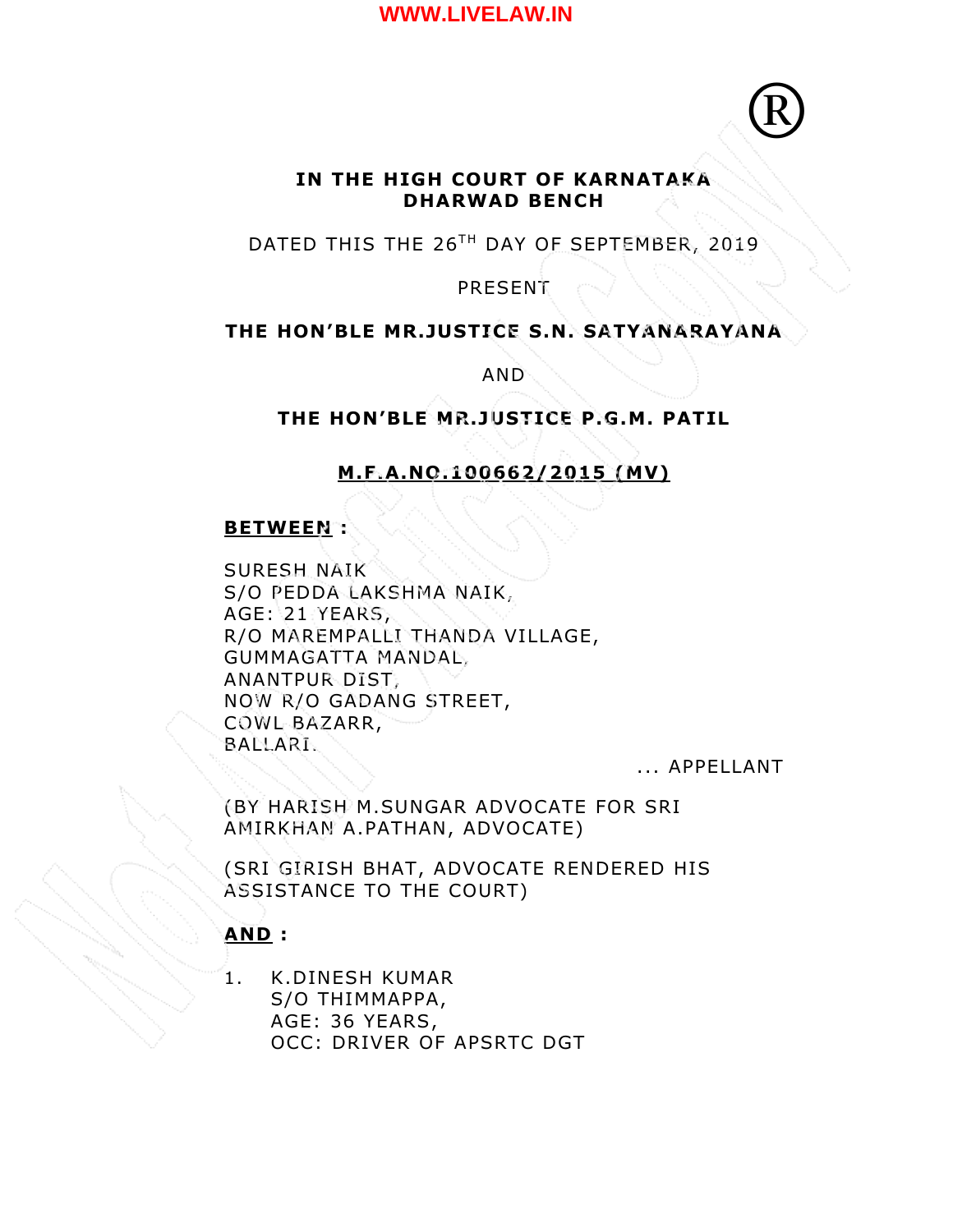2

BEARING REG.NO.AAZ-5263, RAYADURGA DEPOT, R/O D.NO.11/63, RC WELL STREET, RAYADURGA

2. APSRTC REPRESENTED BY ITS REGIONAL MANAGER, ANANTAPUR.

#### ... RESPONDENTS

(BY SMT.ARUNA DESHPANDE, ADVOCATE FOR R.2) (NOTICE TO R1-SERVED)

THIS MISCELLANEOUS FIRST APPEAL IS FILED UNDER SECTION 173(1) OF THE MOTOR VEHICLES ACT, 1988 AGAINST THE JUDGMENT AND AWARD DATED 23 .05.2012, PASSED IN MVC.NO.1346/2011 ON THE FILE OF THE MEMBER, MOTOR ACCIDENT CLAIMS TRIBUNAL-II, BELLARY.

 THIS APPEAL COMING ON FOR FURTHER ARGUMENTS THIS DAY, *S.N.SATYANARAYANA, J.,* DELIVERED THE FOLLOWING:

# **JUDGMENT**

The claimant in MVC.No.1346/2011 on the file of M.A.C.T, Ballari has come up in this appeal seeking enhancement of compensation awarded for the injuries suffered in a road traffic accident dated 22.12.2010.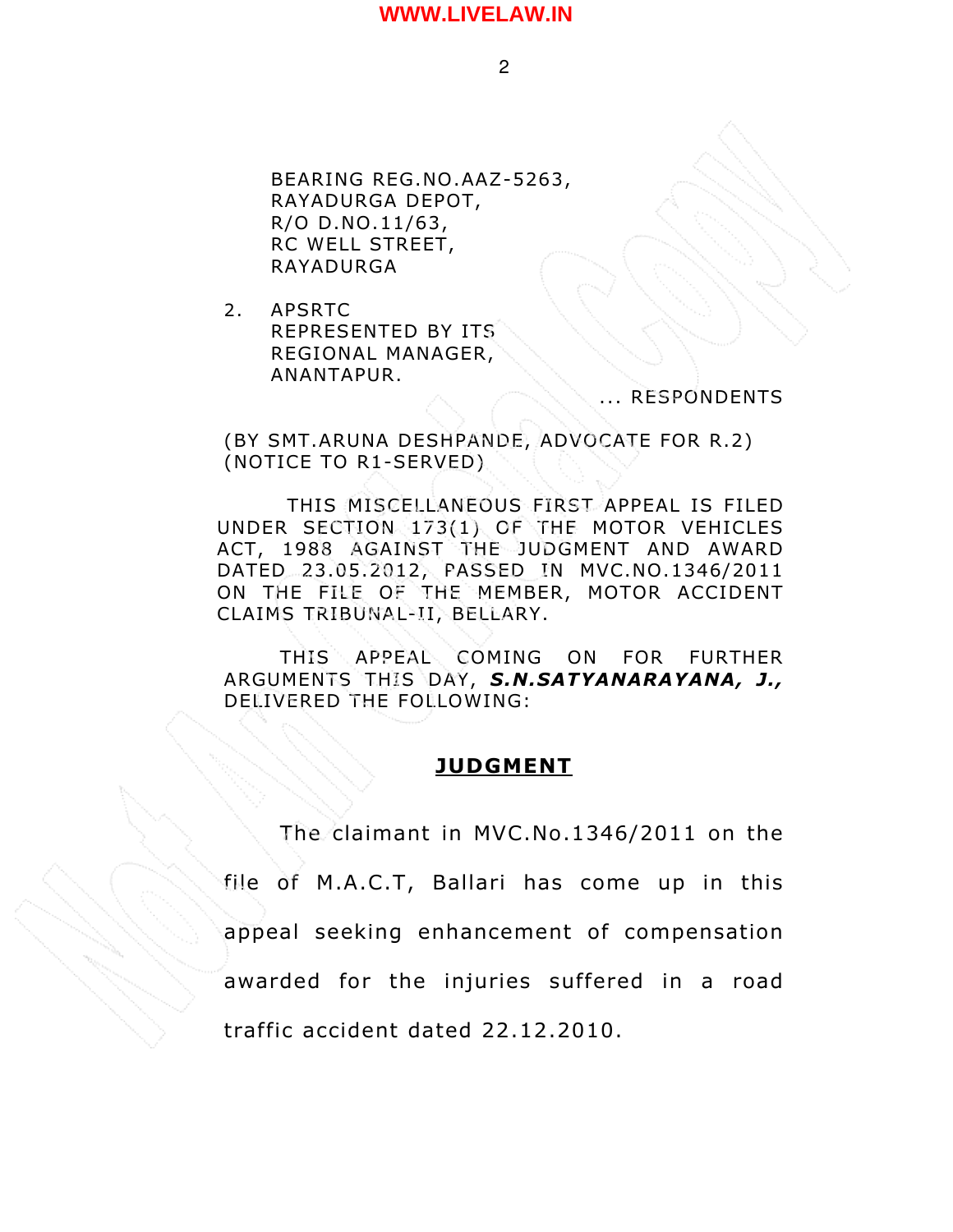3

2. The records would disclose that on 22.12.2010 when the claimant was traveling on a Bicycle as a pillion, the said Bicycle was hit by APSRTC DGT goods vehicle bearing registration No.AAZ-5263.

3. The said accident is not in dispute, so also the injuries suffered by the claimant in the said accident. The records would indicate that the injuries suffered by the claimant is amputation of penis and scrotum, with fracture of right clavicle bone at its mid third and also fracture of inferior ramus of pubic bone of pelvis.

4. The claimant was initially treated at CHS Hospital, Rayadurga for the first time later shifted VIMS Hospital, Bellary from 23.12.2010 to till 28.01.2011. It is seen that the injuries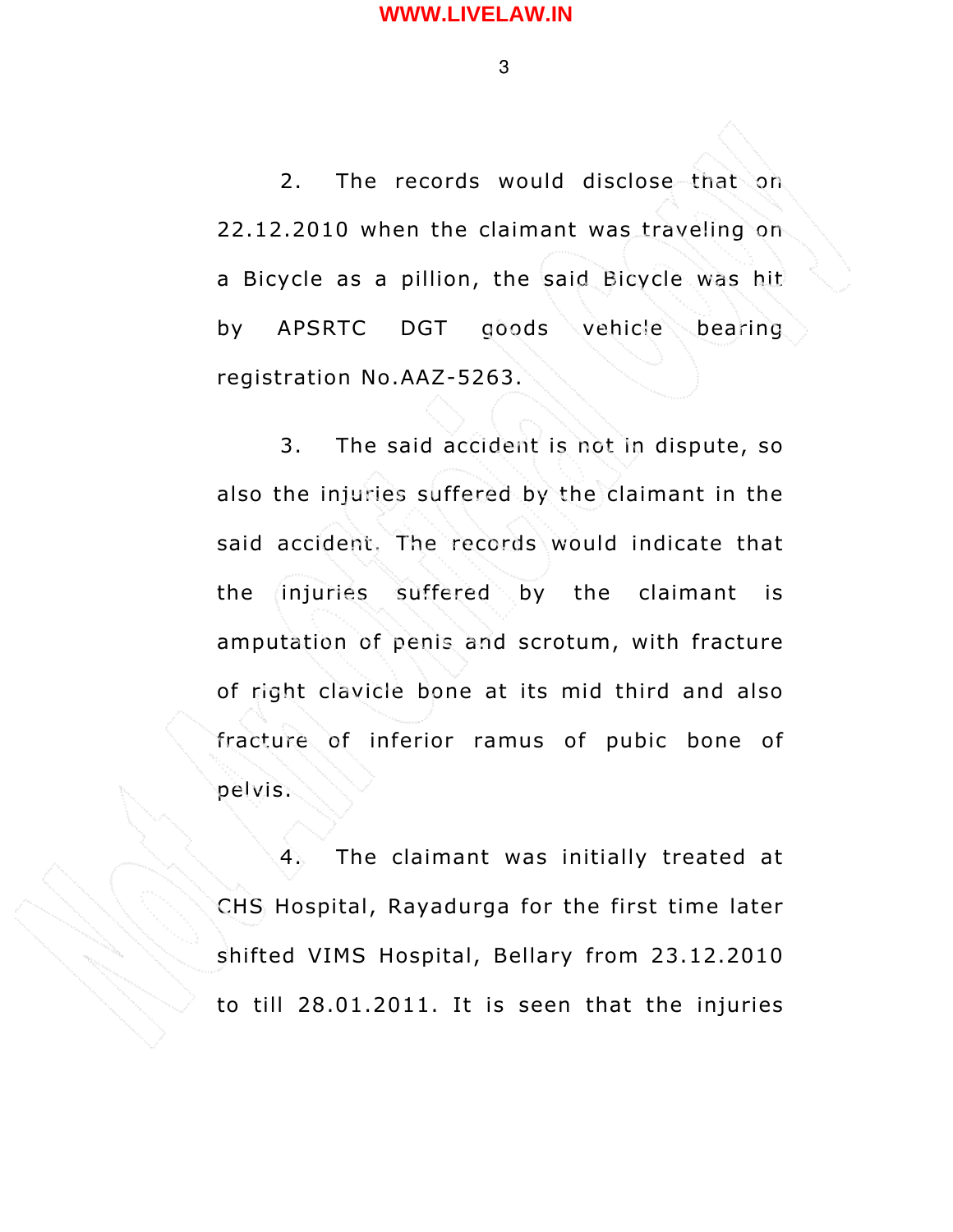4

suffered by the claimant was treated surgically which has resulted in removal of penis to its roots and also both testicles. Thereafter the claimant who was minor aged about 17 years as on that day filed claim petition seeking compensation for the aforesaid injuries before the Court below.

5. In the said proceedings which was initiated by the father of claimant as his next friend, his father adduced evidence as PW.1 and he also secured the presence of Dr.Lakshmi Narayana who gave evidence as PW.2 in explaining the nature of injuries suffered by claimant and also the consequences of the said injuries on the future of the claimant. In all, eight documents were produced and marked in support of his claim. In the said proceedings, the claimant sought for compensation in a sum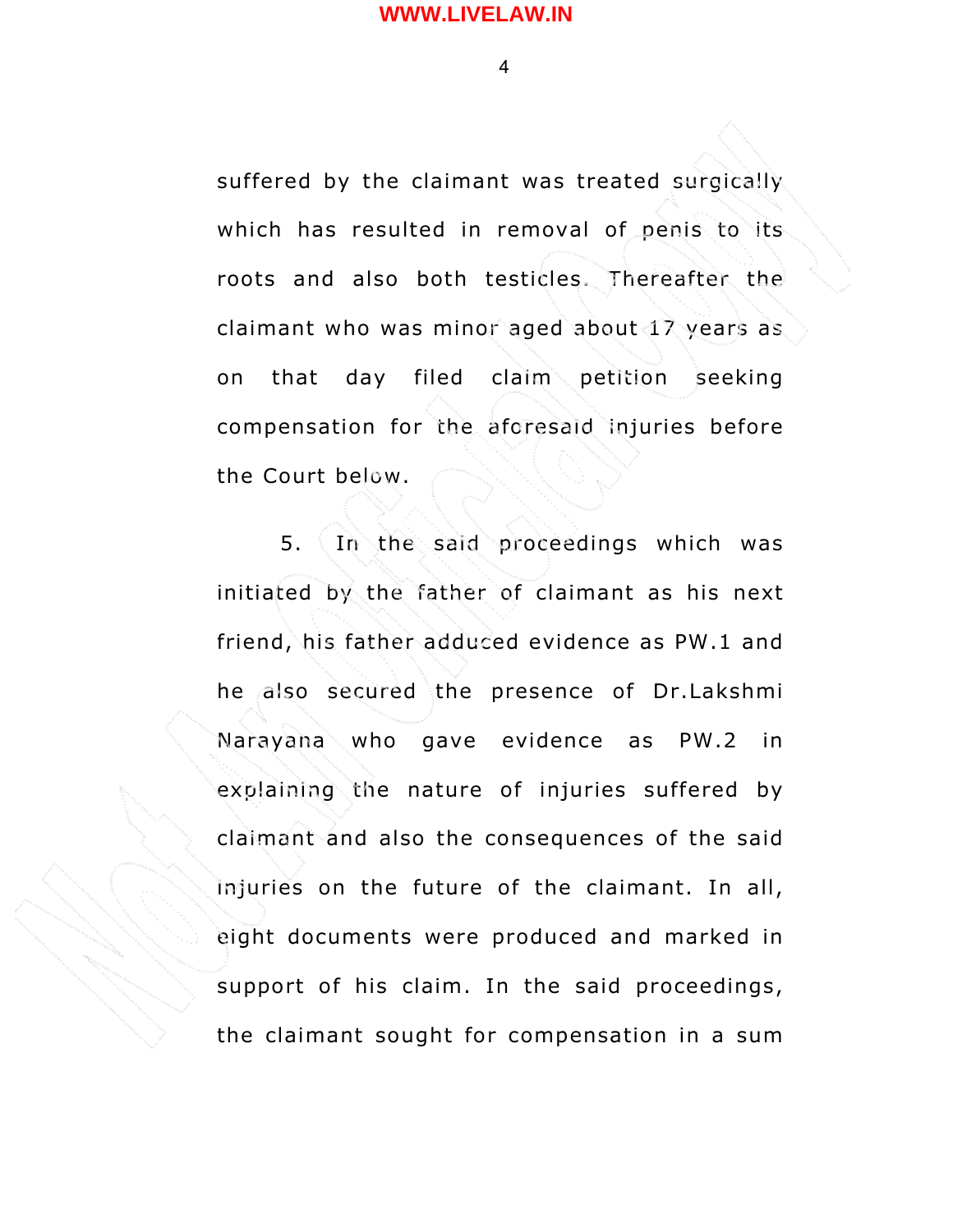5

of Rs.50,00,000/- on various grounds. However he was unable to substantiate the same before the Tribunal and as such, the Tribunal allowed the claim petition awarding compensation in a sum of Rs.2,70,000/- payable with interest at the rate of 8% per annum from the date of petition till the date of deposit of entire amount. While doing so, the compensation which was awarded was calculated as under;

i) Rs.30,000/- towards pain and suffering.

ii) Rs.30,000/- towards loss of amenities.

 $iii)$  Rs.50,000/- towards loss of marital life.

iv) Rs.15,000/- towards medical expenses.

v) Rs.5,000/- towards attendant charges.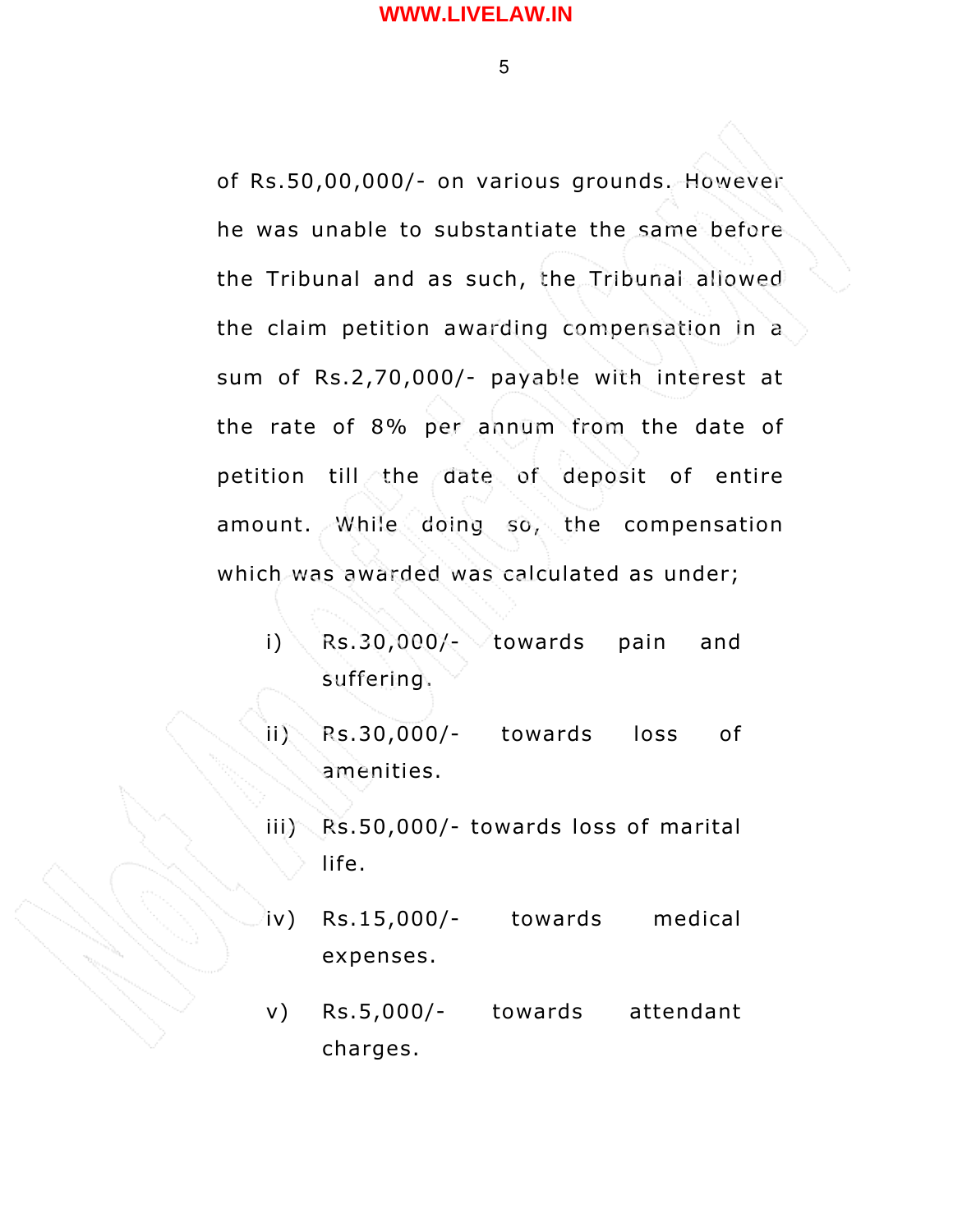6

- vi) Rs.3,000/- towards extra nourishment and food.
- vii) Rs.3,000/- for conveyance. Rs.1,29,600/- towards loss of future income due to disabilities.

6. The said judgment of the Tribunal is impugned by claimant in this appeal on the ground that the compensation awarded by the Tribunal is miserly in nature and it has not compensated him properly under any of the heads on which he was seeking compensation, as such, the same is required to be reconsidered and reassessed by this Court.

7. In this proceedings, though the appeal is filed by one Sri Amirkhan A.Pathan, the learned Counsel Sri Girish Bhat (Enrolment No.KAR 1404/2017) assisted this Court by looking into the case law, in which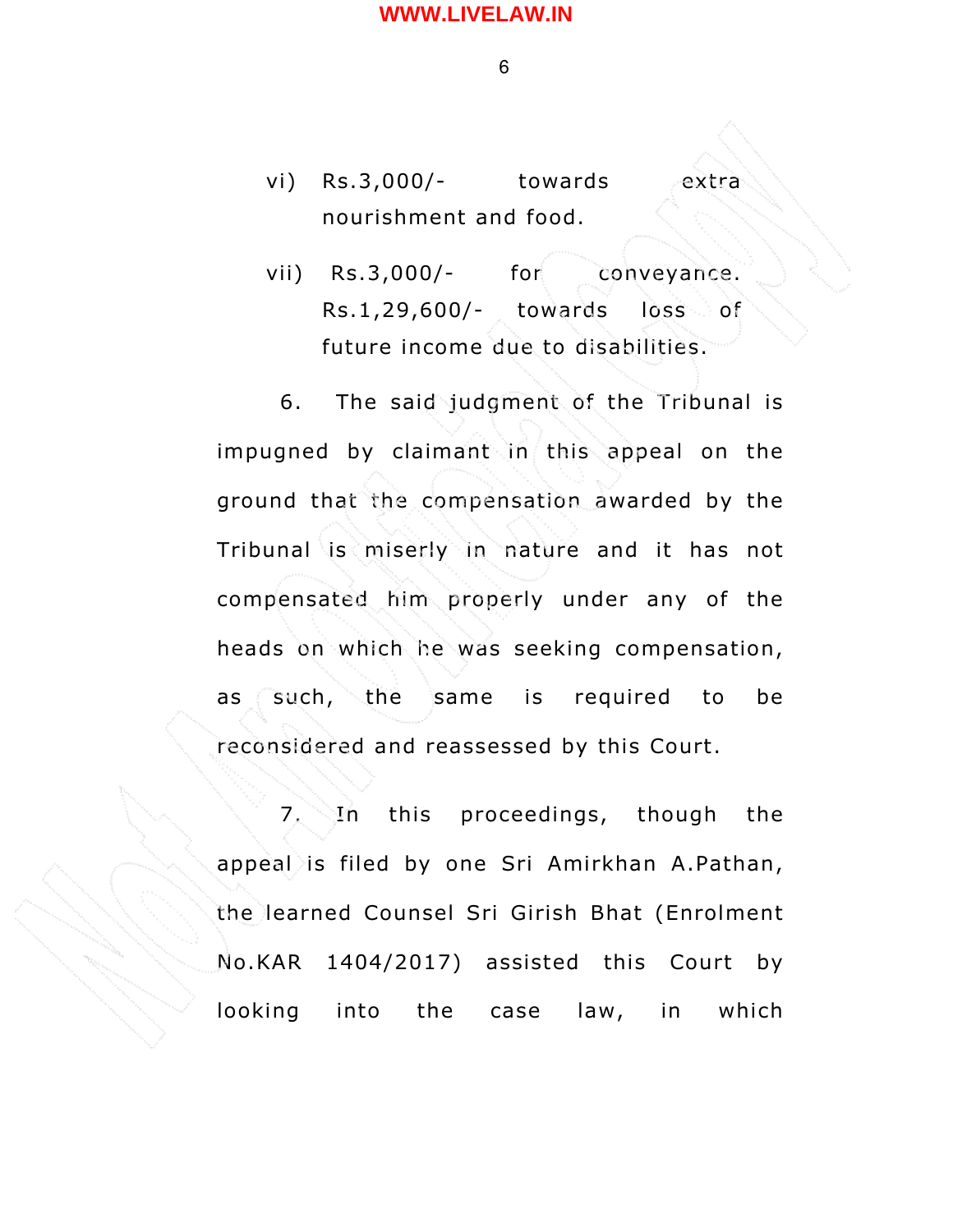7

compensation to the victim under similar circumstances is considered, and also making in-depth study as to how these kind of injuries are considered for granting compensation in other countries was brought to the notice of this Court by conducting extensive research into the matter.

8. This appeal was heard in the presence of Mr.Girish Bhat who was supplementing the argument of Sri Amirkhan A.Pathan learned counsel for the appellant, and learned counsel Smt.Aruna R.Deshpande for respondent No.2 – APSRTC.

9. Admittedly, the case on hand is peculiar in nature. The injured claimant was aged 17 years as on the date of accident. The records would indicate that he was hale,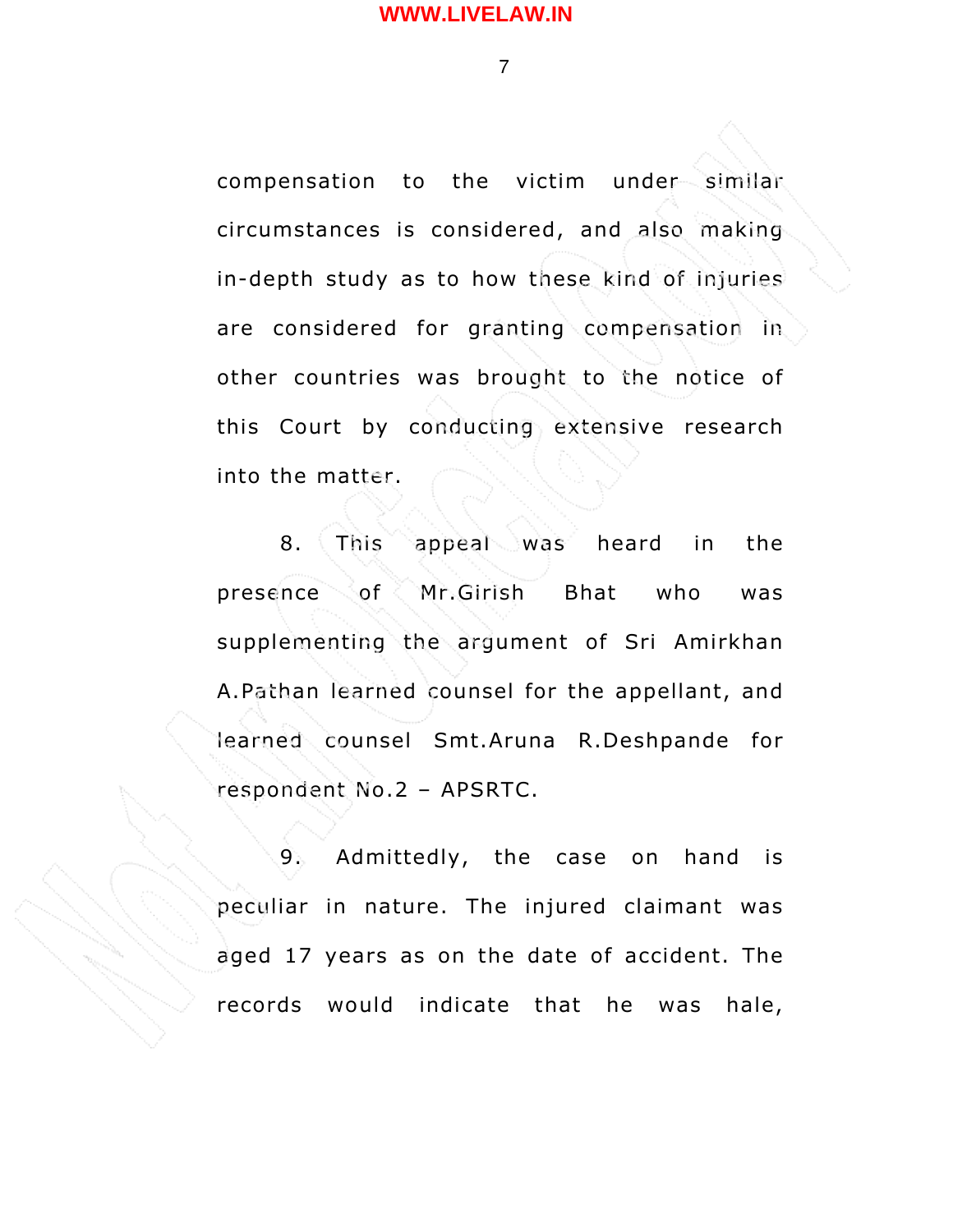8

healthy and pursuing his education at the relevant point of time. On the ill-fated day, when he was traveling as a pillion on a bicycle he was hit by a APSRTC DGT goods vehicle resulting in the injuries as stated supra. The nature of the injuries is so severe that it has literally changed the life of the victim and put him in a most miserable situation where even before he could attain his manhood he is being relocated from male gender to neutral gender. In the sense, the removal of testis and penis has irreversibly taken away his manhood; it is more than the physical injuries, the mental trauma that he has gone through from the date of accident till the claim petition filed by him before the trial court is not at all appreciated properly by the Tribunal. It has looked into the case of claimant as if another claim petition,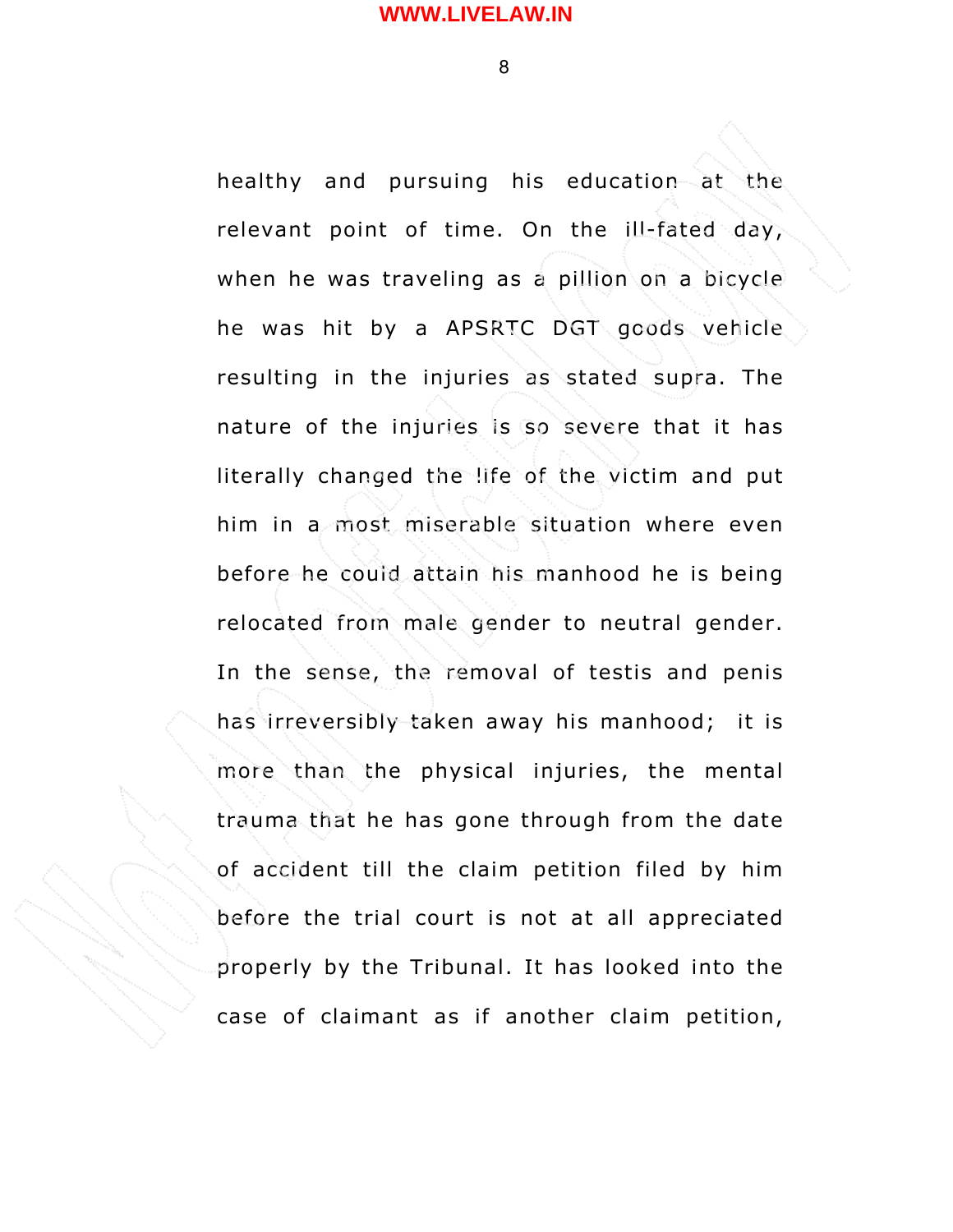9

where the injuries suffered would come in the way of his earning capacity and future life. While taking such a view, the seriousness of the aftermath of the accident is completely lost. Therefore, in the fact and circumstances, this Court is of the considered opinion that the entire judgment rendered by the Tribunal is required to be reconsidered in the light of pleadings and evidence available on record.

10. Learned Counsel Sri Girish Bhat would bring to the notice of this Court that the loss of reproductive organ and consequential effect of the same on the claimant is not traceable to any of the provisions either under the Motor Vehicles Act or the Workmens' Compensation Act, where the injury to other limbs are considered in depth. He would try to take this Court through the Workers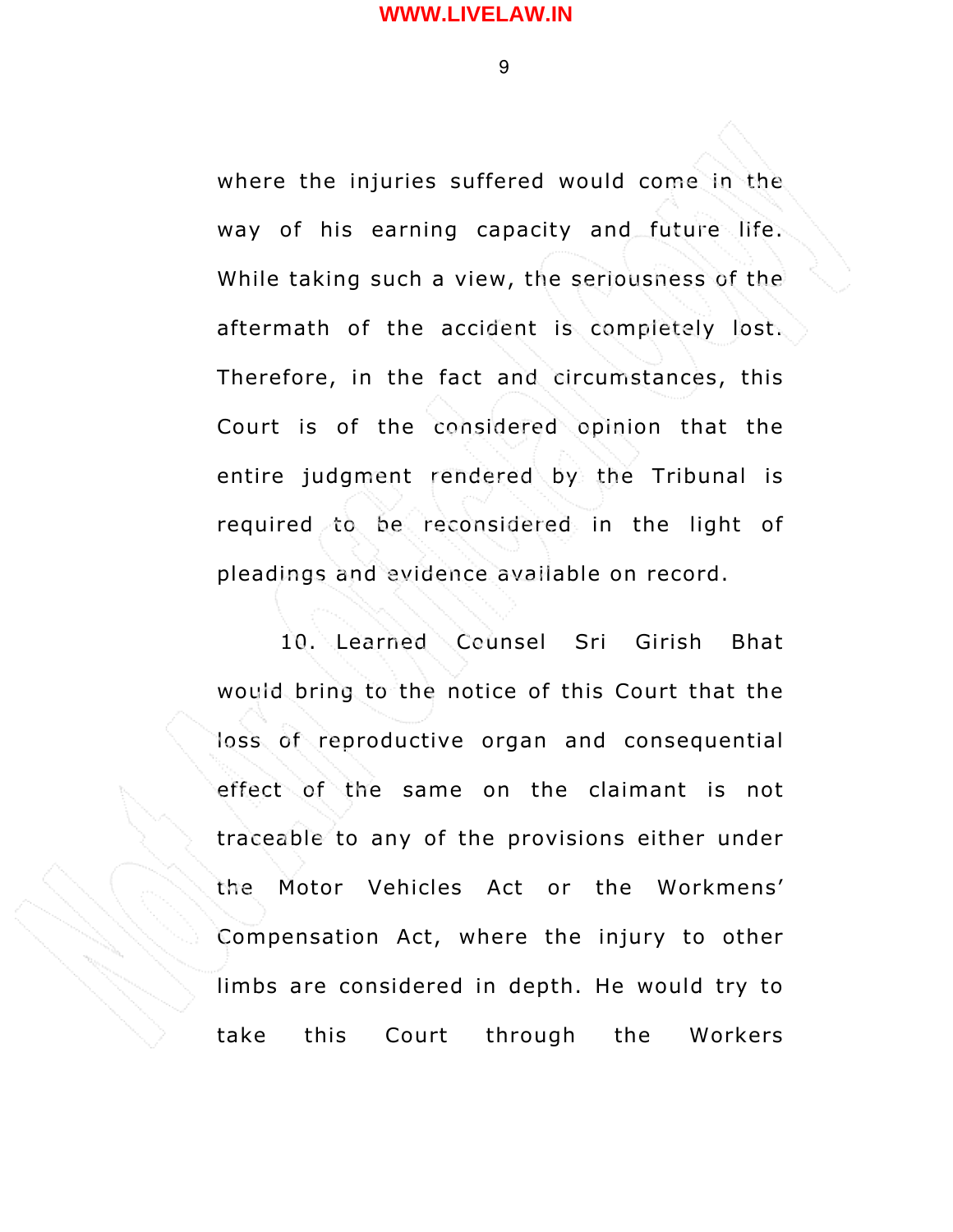10

Compensation Act, 1951 of the Australian Capital Territory as guideline to consider the prayer of the claimant for the assessment of the injuries suffered by him vis-à-vis the compensation payable thereto. While doing so, he would also bring to the notice of this Court the report of the Medical Journal by George Krucik, MD, who has submitted a medical review in April, 2014 which is traceable to the website in https://www.healthline.com/health/low $testosterone/effects-on-body#1, a print out of$ which is taken from that is placed before the Court. By relying upon that, he would try to impress upon this Court that testis is the main organ in the body which produces testosterone which deals with the libido behavioral traits and also the control center of the body with reference to production of hypothalamus. The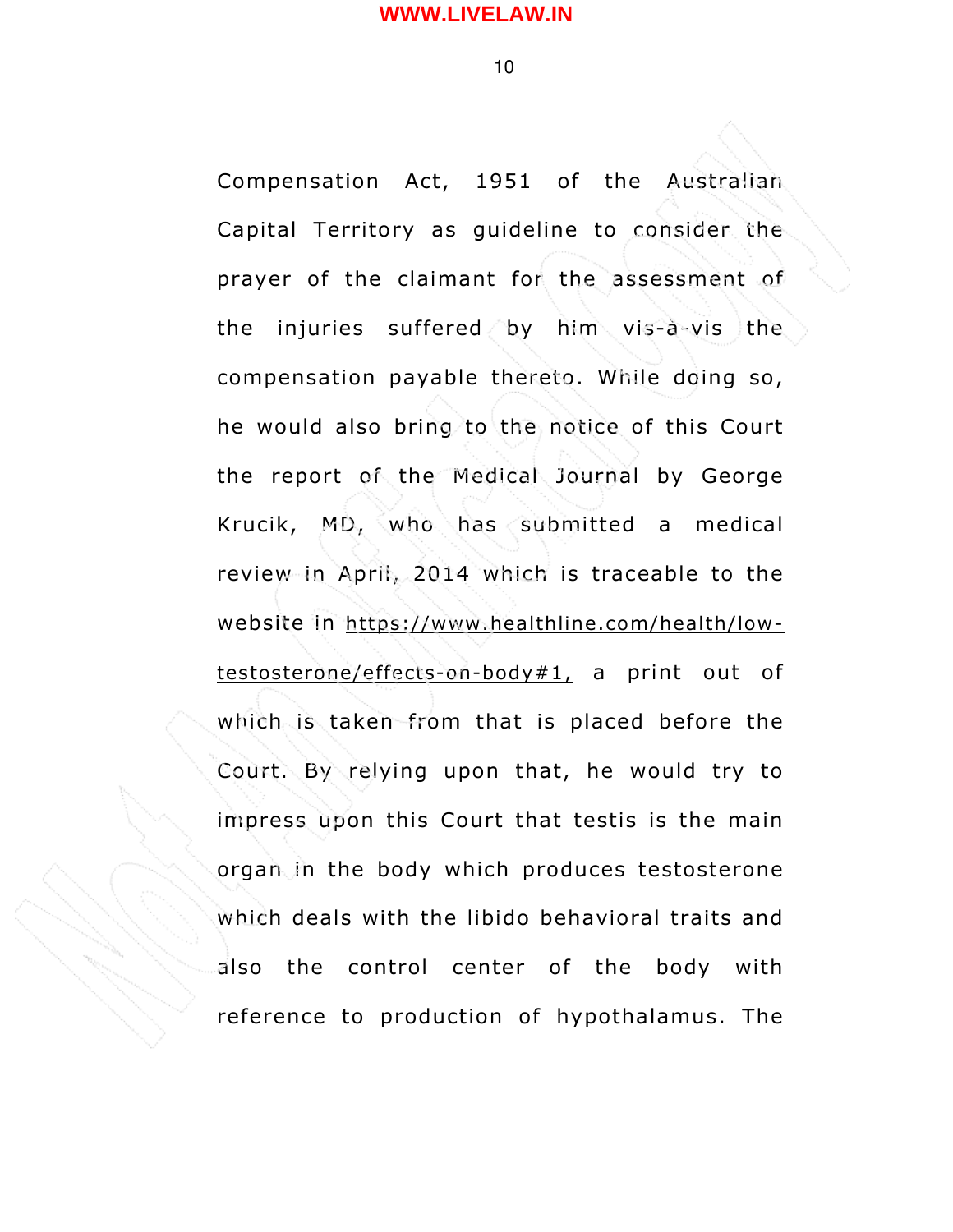11

report would indicate that the testosterone which is an important male hormone would affect everything in men from the reproductive system and sexuality to muscle mass and bone density and that it also plays a role in the behavior pattern, which according to the report would be at its peak in the late teens and starts descending up to the age of 30 years and would get stabilize instantly. The claimant herein has suffered the aforesaid accident resulting in removal of his testis at the height of his teens i.e., at the age of 17 years thereby indicating that removal of the same has taken away his manhood and he is reduced to the level of a person of neutral gender thereby indicating that he can never ever have any pleasures which a normal healthy man would experience in his life with reference to marital / sexual life and also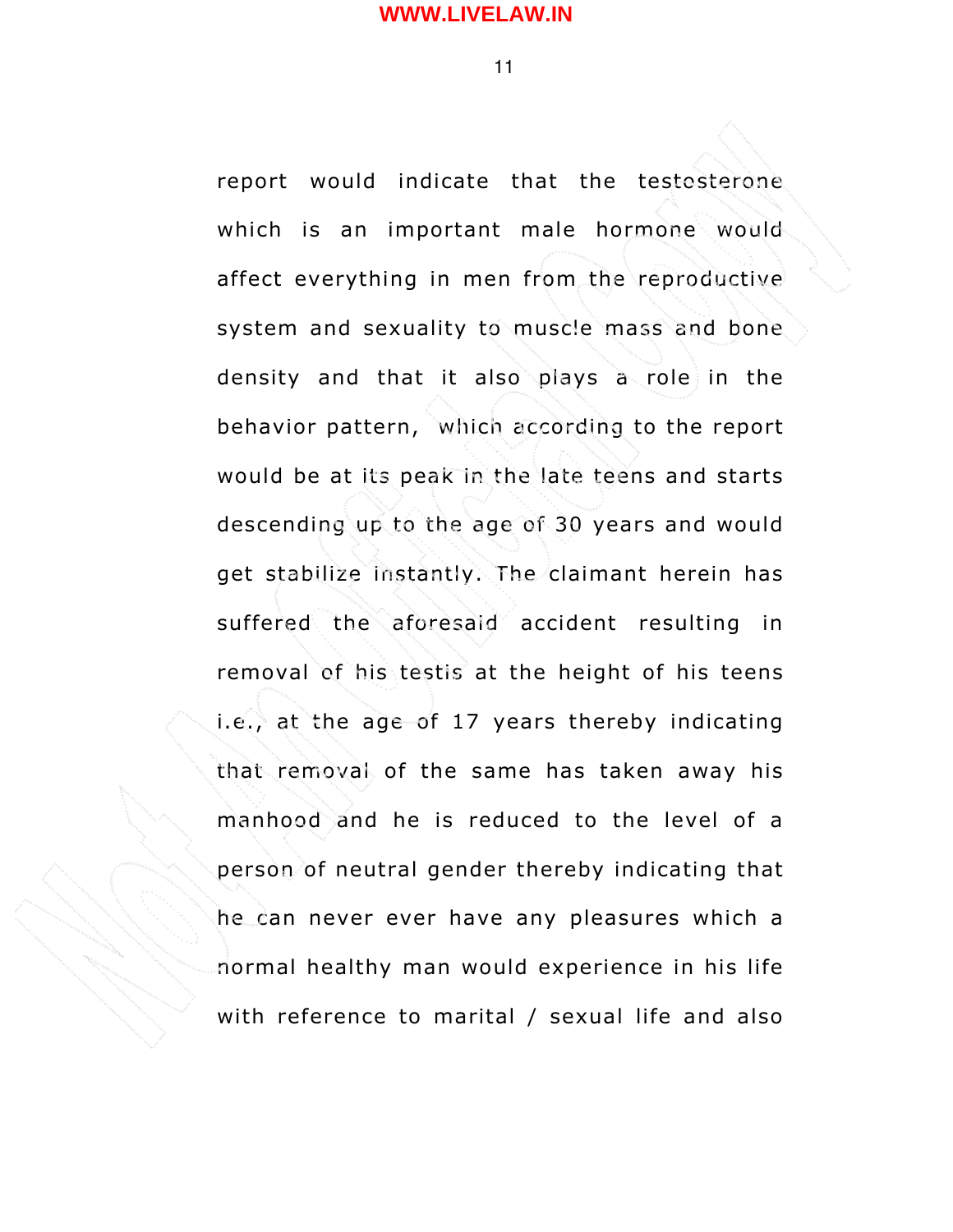12

the level of confidence which gets built around that. He would further argue that the loss of testis and penis would reduce him to the level of a eunuch causing a social stigma with which he will have to live in the society and get himself identified in the circle of friends with whom he lived and was brought up. He would also state that in the social circle he would be treated as 'pariah' and the said social stigma is far more damaging, than the loss of earnings and all other mundane things which would come in the way of his normal life. Therefore, he would state that any amount of compensation that is awarded to him would not compensate for the loss that he has suffered in the said accident.

11. Though this court would accept the said arguments, it is seen that the same cannot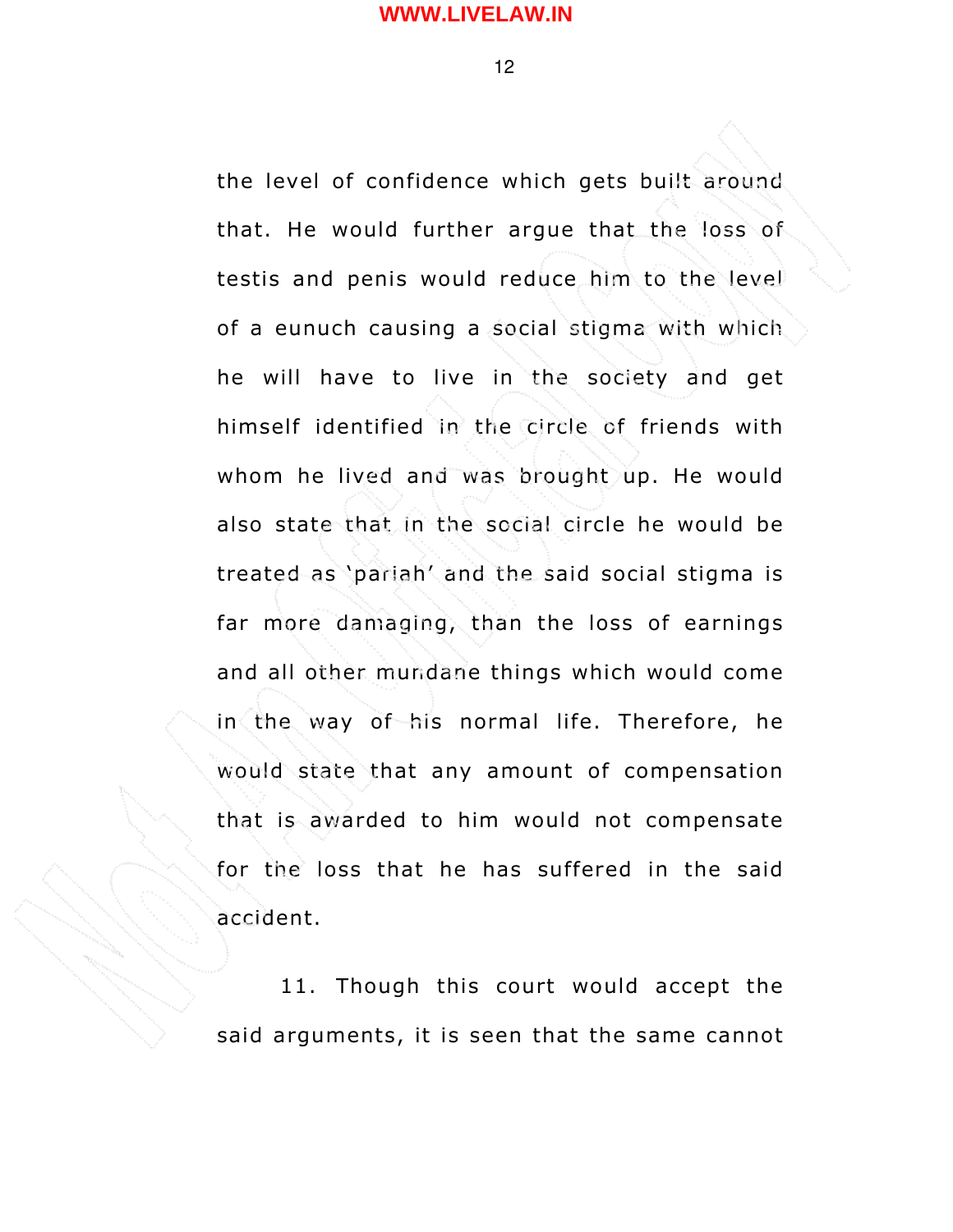13

be compensated in any other terms other than bringing it within the frame work of compensating the claimant financially. It is in this background, this Court would rely upon an unreported judgment of the Hon'ble Apex Court, dated 01.07.2013 rendered in the matter of G.Ravindranath @ R.Chowdary Vs. E.Srinivas & another in Civil Appeal No.5520 of 2013 (Arising out of  $SLP(C)$  No.14794 of 2012), where under similar circumstances, the Apex Court has considered awarding compensation to the claimant who was also of around similar age of 19 years, the compensation was considered to him in a sum of Rs.2,20,000/- towards expenses incurred for treatment since the said person had taken treatment in private hospital and a sum of Rs.6,00,000/- towards future medical expenses including hospitalization,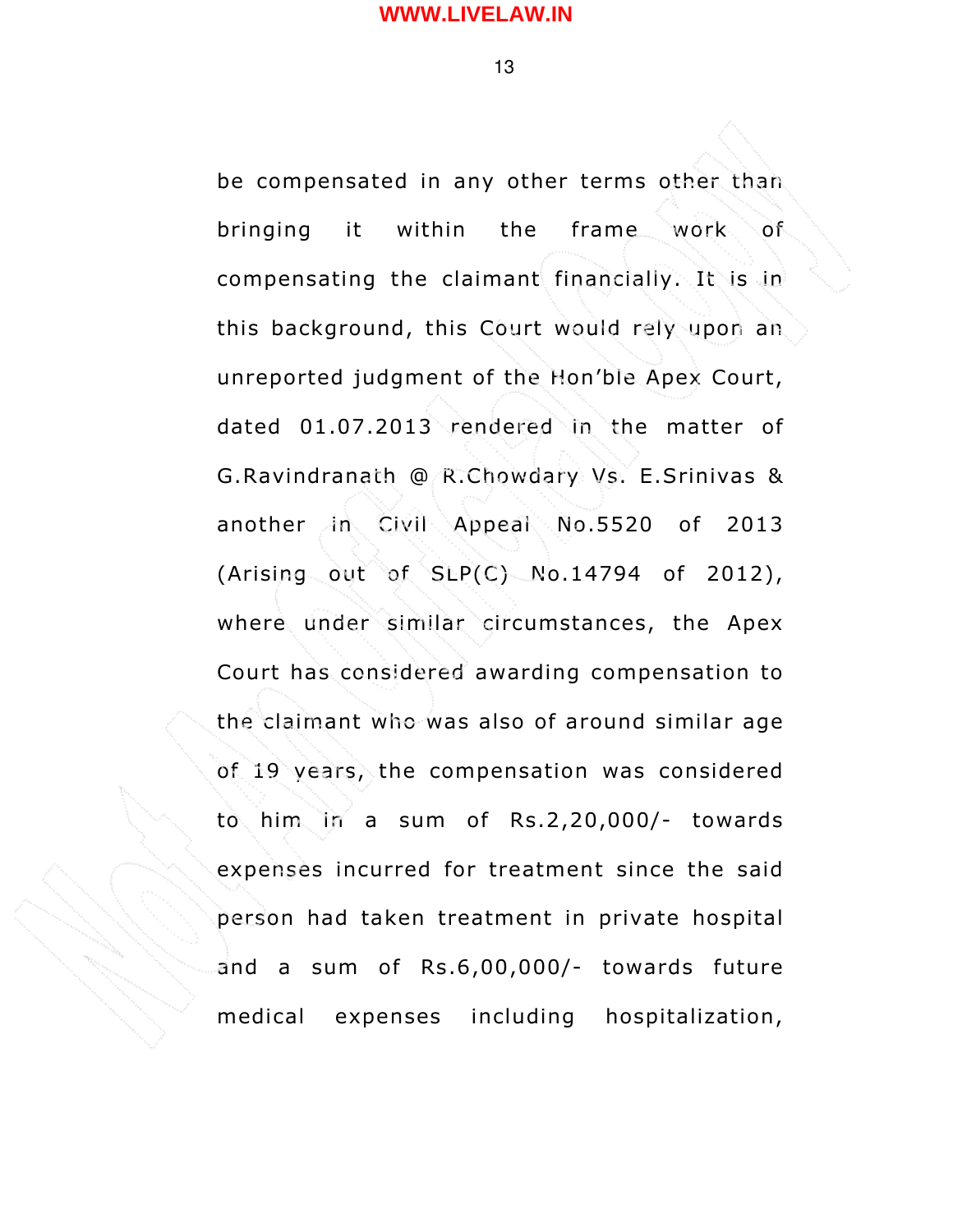14

medicine, attendant charges etc. For pain, suffering and trauma he was awarded Rs.3,00,000/-. For loss of amenities and prospects of marriage he was granted another sum of Rs.4,00,000/-. For loss of expectation of life, loss of future earnings he was granted another sum of Rs.5,00,000/-.

12. Sri Girish Bhat, learned counsel would state that this could be taken as the base for considering the compensation payable to the complaint in this proceedings. He would also state that while considering compensation to the claimant, the other aspects, which were not considered by the Apex Court as the said things were not urged before the Apex Court, should also be considered by this Court from the point of social stigma that the claimant has to live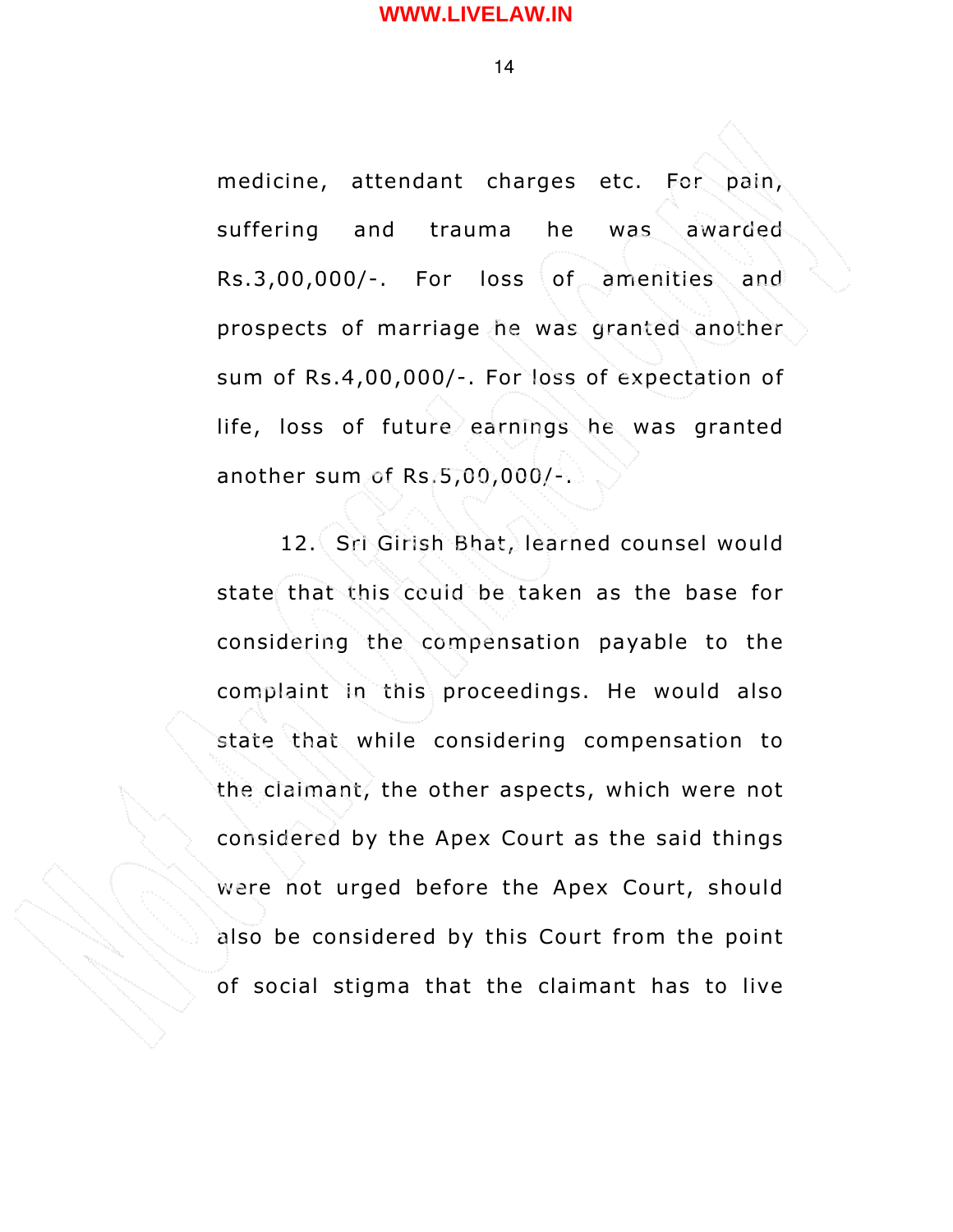15

for rest of the life and also the unseen social ban which he has to face for the rest of his life.

13. It is in this background this court would reassess the compensation payable to the claimant in this mater independently taking the aforesaid judgment as the basis. While doing so, the salient features of the said case and also of this case are also required to be considered.

14. From reading of the judgment of Apex Court, it is seen that in the aforesaid case, the damage was only to the scrotum, but penis was not amputated; whereas in the instant case, the situation of the claimant is far more worse than that of the claimant in the said proceedings before the Apex Court. Further, there is nothing on record to demonstrate whether the potency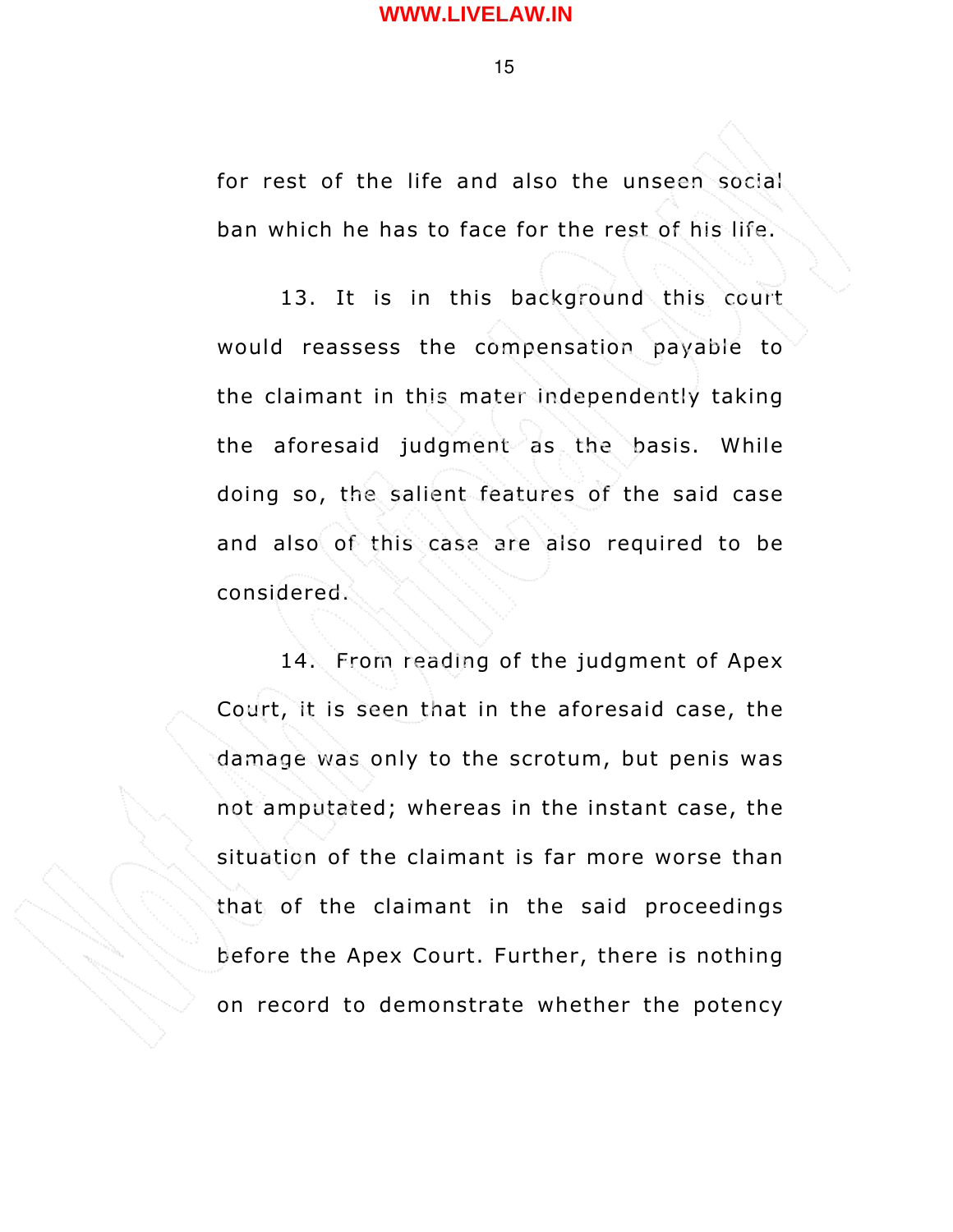16

of the penis could be brought to its normal condition. However, the Apex Court has considered grant of Rs.6,00,000/- towards future medical expenses in that behalf.

15. In the instant case, as it is seen from the record, the penis being completely removed up to its roots and testis being taken away, whether same could be transplanted or the penis could be rebuilt is not demonstrated either by the claimant or by the doctor who has given evidence. Therefore, that also will have to be taken into consideration by this Court.

16. It is in this background, this court would venture into considering awarding of compensation to the claimant independently taking the aforesaid judgment of the Supreme Court only as base to ensure that just, proper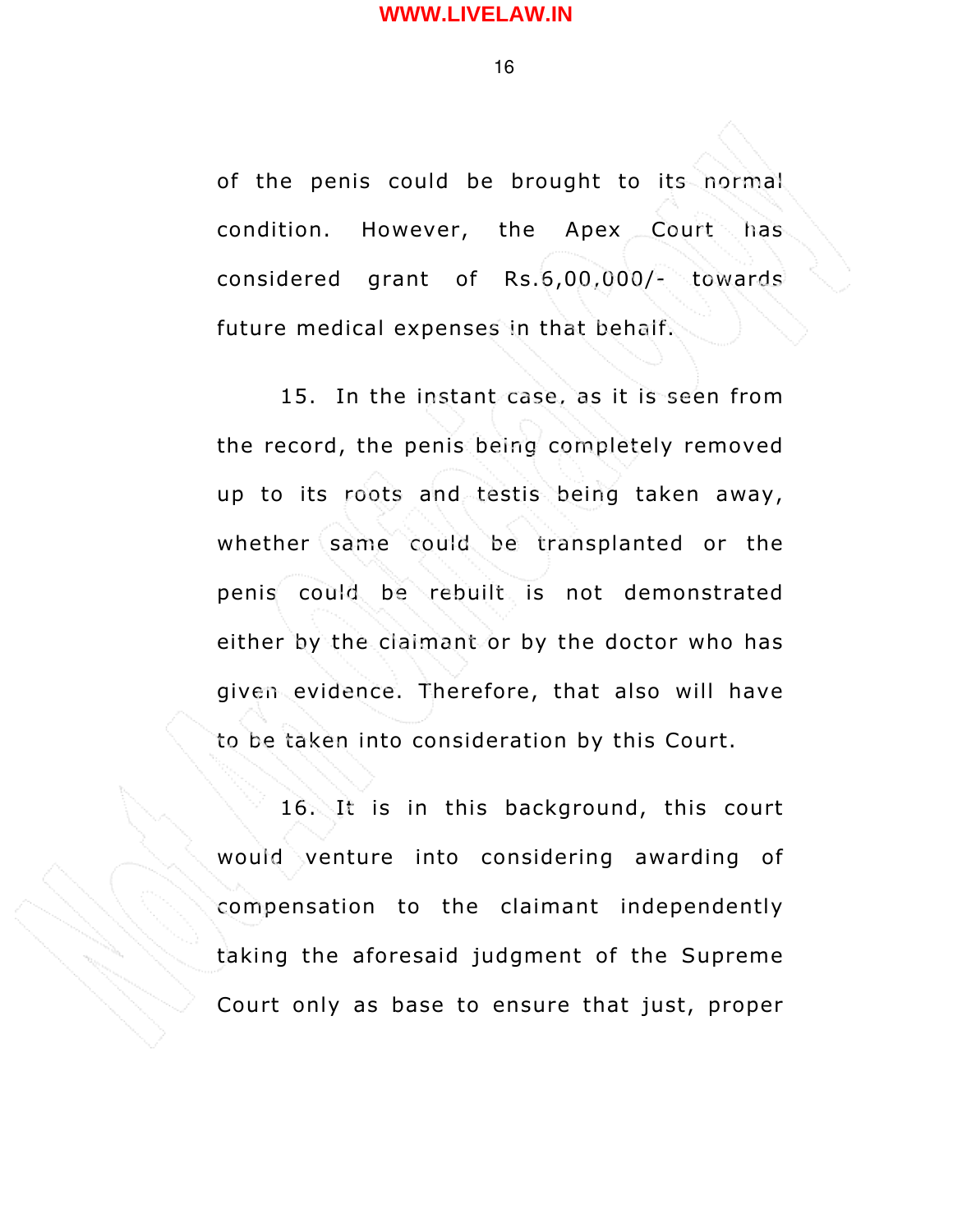17

and reasonable compensation is provided to the claimant herein. Therefore, in the instant case, this Court would retain the compensation of Rs.15,000/- awarded to claimant towards medical expenses as admittedly he was treated in a Government Medical Hospital for more than three months.

17. When it comes to the attendant charges, nutritious food and conveyance and all other things are concerned, the compensation awarded by the Tribunal at Rs.5,000/-, Rs.3,000 and Rs.3,000/- is abysmally low, and the same is together considered at Rs.35,000/ in the instant case.

18. Now coming to the loss of pain, suffering and trauma during the period when he underwent treatment in the hospital for more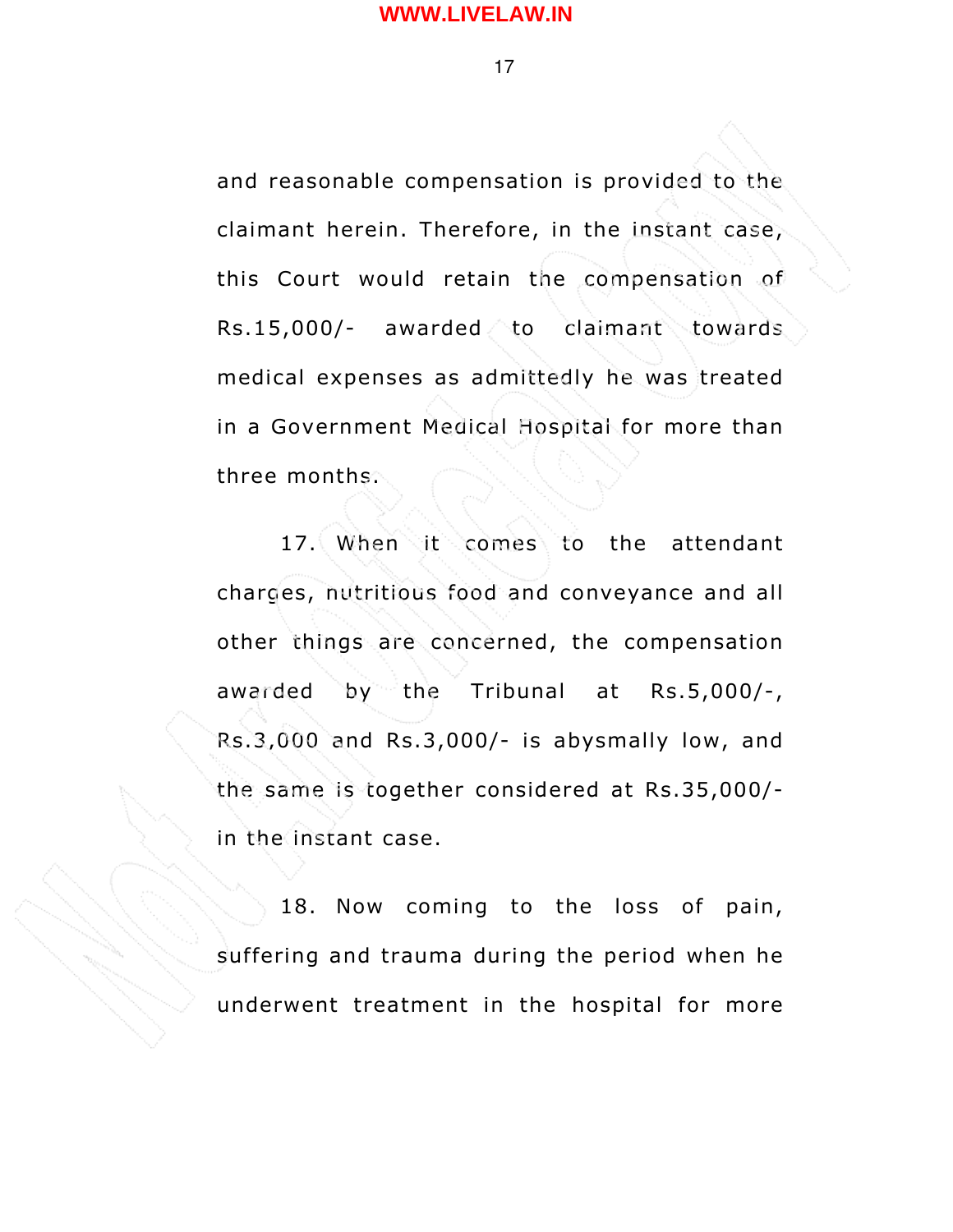18

than three months, the compensation awarded in a sum of Rs.15,000/- is enhanced to Rs.3,00,000/- as it was considered by the Apex Court in the aforesaid matter.

19. With reference to loss of amenities and prospects of marriage, this court would consider that in the light of the fact that penis being completely removed from the base and scrotum being removed, there is no chance of marriage or even sexual activities even otherwise. Therefore, he has completely lost the said pleasure for the rest of his life for which the compensation is considered in a sum of Rs.6,00,000/-.

20. The medical report, which is referred to supra, would indicate that the loss of production of testosterone at such young age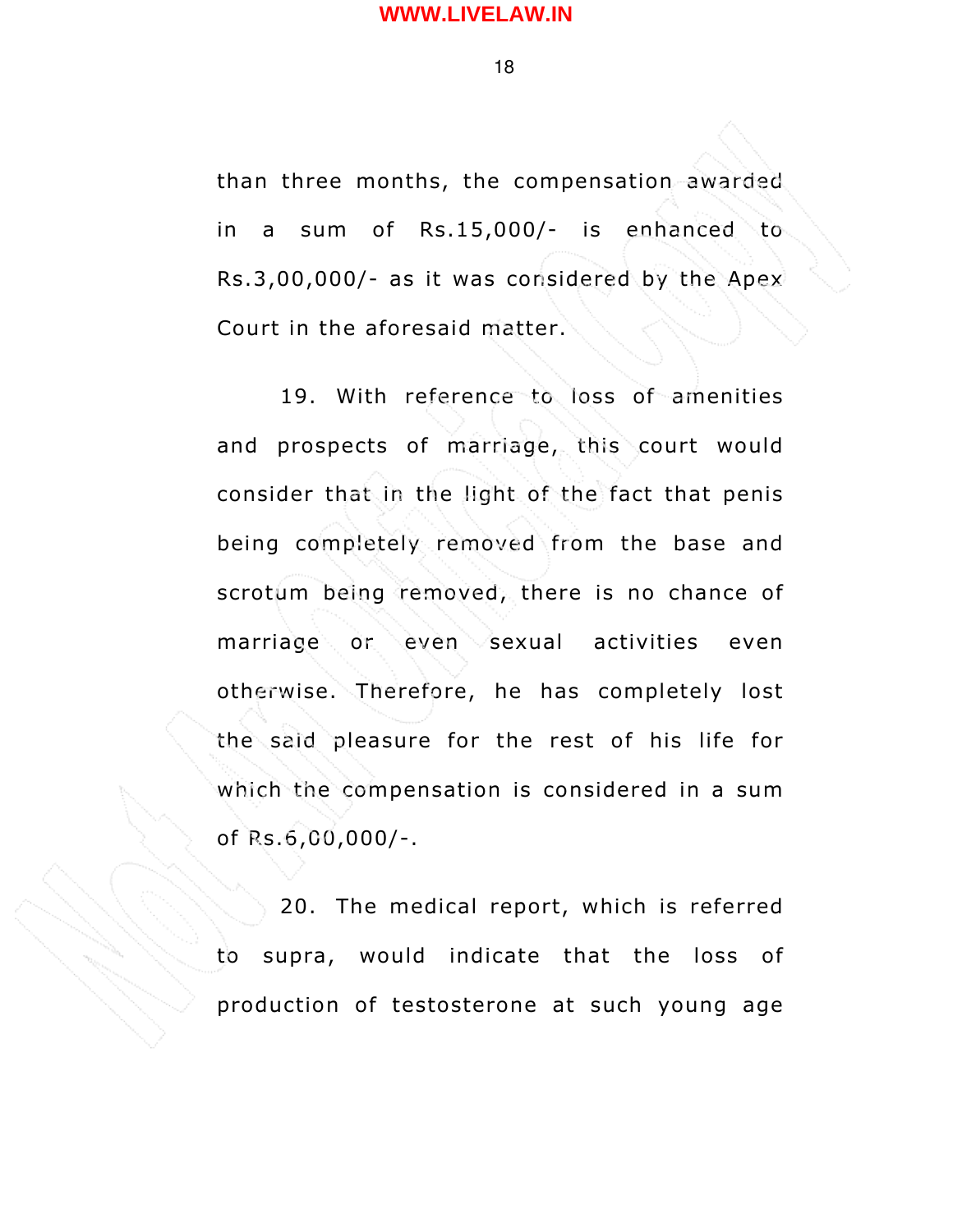19

would have its effect on the overall behavior pattern, life expectancy and also the physical fitness of the man which should be considered as amenities for which no compensation is awarded. Therefore, another sum of Rs.5,00,000/- is awarded towards loss of amenities.

21. Now coming to the aspect of social stigma that claimant will have to face for the rest of his life. Admittedly, the unseen ban from the group of men in not accepting him in their company for his physical condition which has reduced him to the level of a person of neutral gender or eunuch cannot be denied. The social stigma will follow him for rest of his life. For that, he will have to be compensated. Accordingly, another sum of Rs.4,50,000/- is awarded towards that. While doing so, this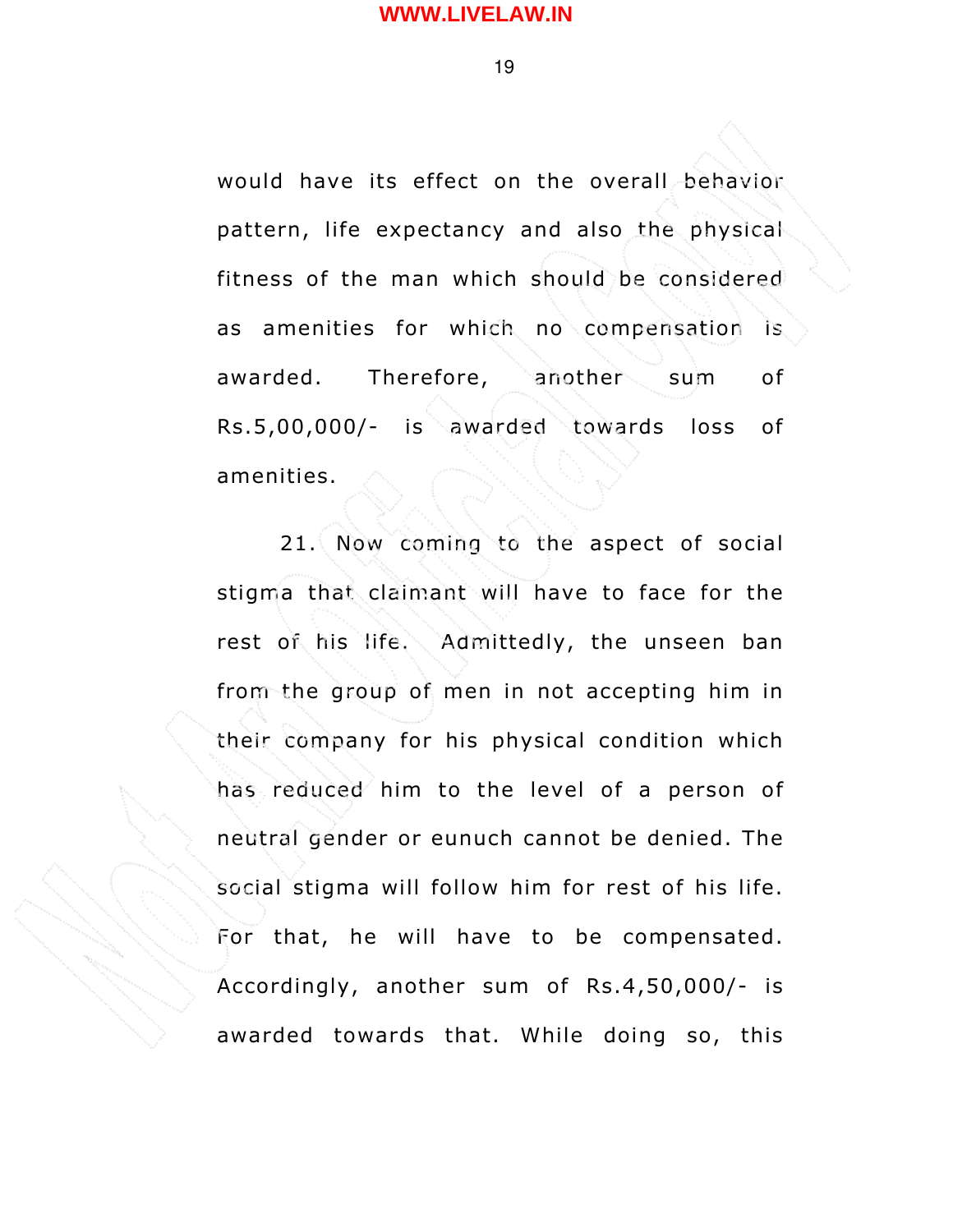20

court would also take into consideration the loss of earning capacity due to the aforesaid circumstance and also loss of future earning capacity as it was considered by the Court below which is quantified at Rs.Rs.1,29,600/- is increased to Rs.5,00,000/- as it is considered by the Apex Court in the matter referred to supra.

22. With this, the claimant would be entitled to revised compensation in a sum of Rs.24,00,000/- as against Rs.2,70,000/ awarded by the Tribunal. The aforesaid revised compensation shall carry interest at the rate of 6% per annum from the date of petition till the date of deposit of the entire amount.

23. At this juncture, the learned counsel for the respondent-insurer would state that the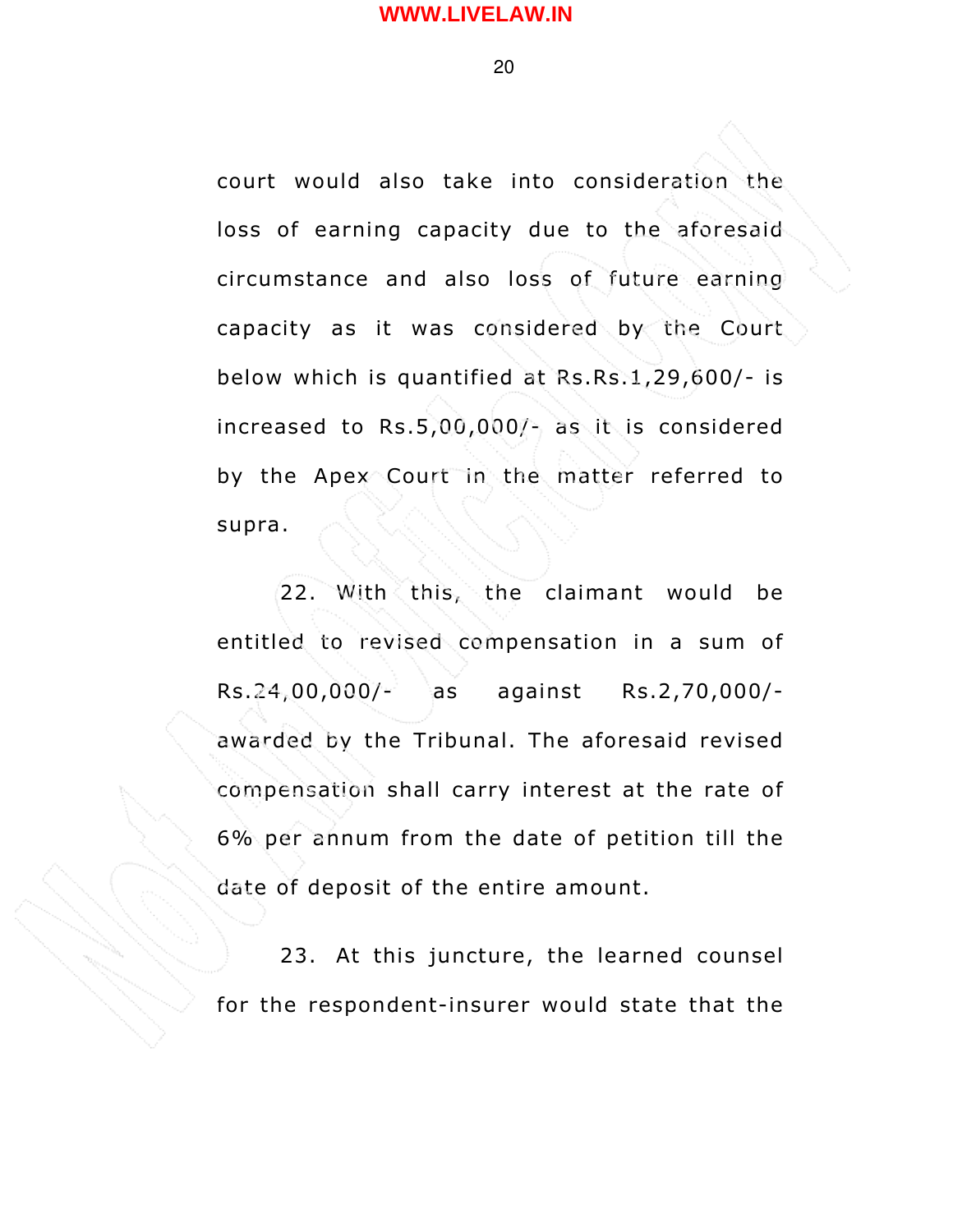21

original compensation which was awarded by the Tribunal in a sum of  $Rs.2,70,000/-$  with interest is already paid. Therefore, what is now required to be paid is Rs.21,30,000/- which is the enhanced compensation. The same shall be paid with interest within four weeks from this day by depositing the same before the MACT-II, Ballari.

24. Respondent No.2 is hereby directed to deposit the enhanced compensation of Rs.21,30,000/- with interest in disposed of  $MVC.No.1346/2011$  on the file of M.A.C.T-II, Ballari, which shall be considered for releasing in favour of the claimant in the following manner.

25. From out of the total compensation to be deposited, a sum of Rs.24,00,000/- (which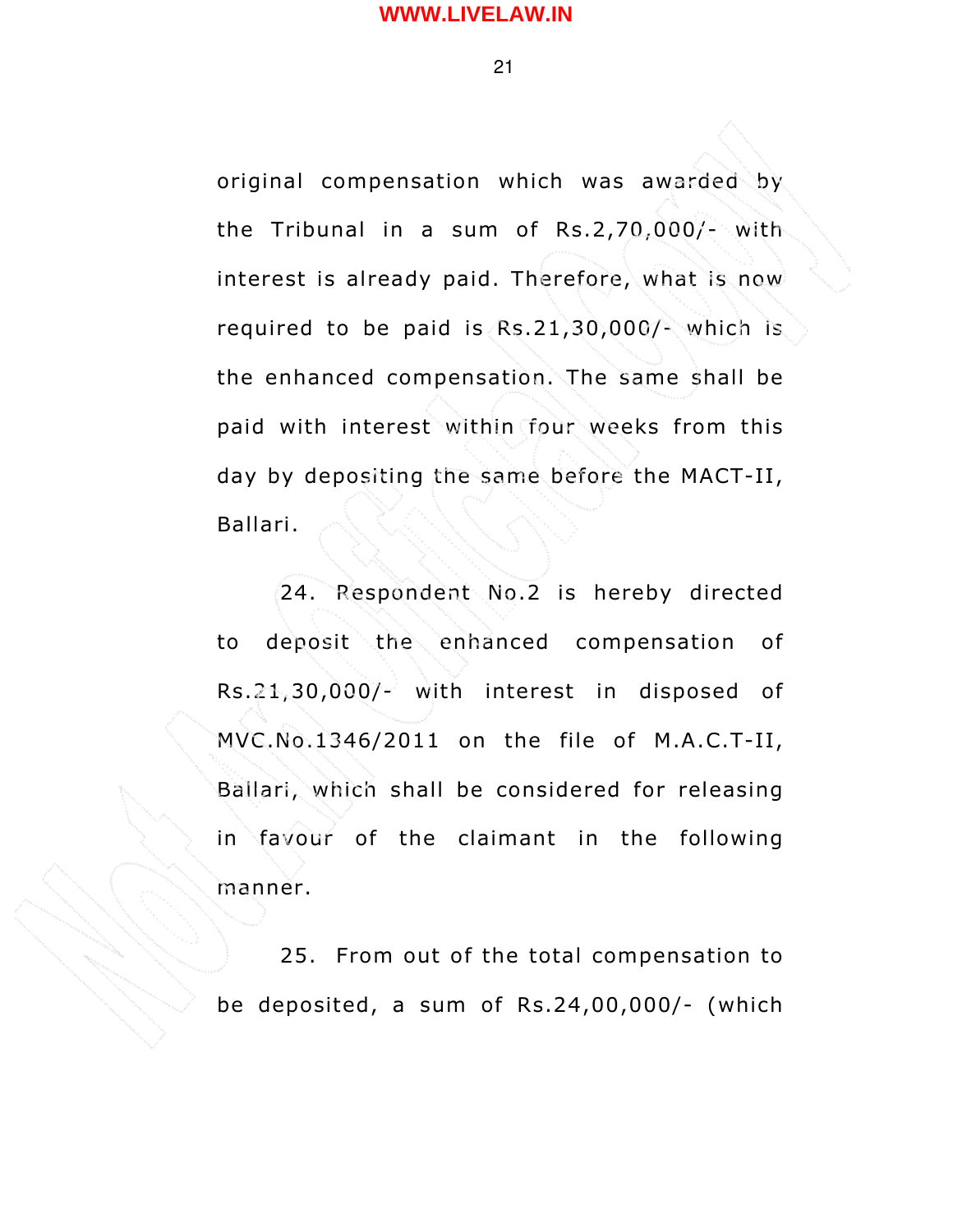22

includes principal amount of  $Rs.21,30,000/$ - and a portion of the accumulated interest) shall be deposited in any nationalized Bank for a period of ten years with a right to receive interest periodically and the balance amount which is accumulated towards interest shall be released in his favour.

26. While awarding compensation to claimant, this court would also award an additional sum of Rs.25,000/- towards advocate's fee to Sri Girish Bhat who assisted this Court in conducting this matter.

27. However, with reference to the cost of Rs.25,000/- which is awarded towards advocate fee shall be released in favour of the learned Counsel Sri Girish Bhat (Enrolment No.KAR1404/2017) and the said amount shall